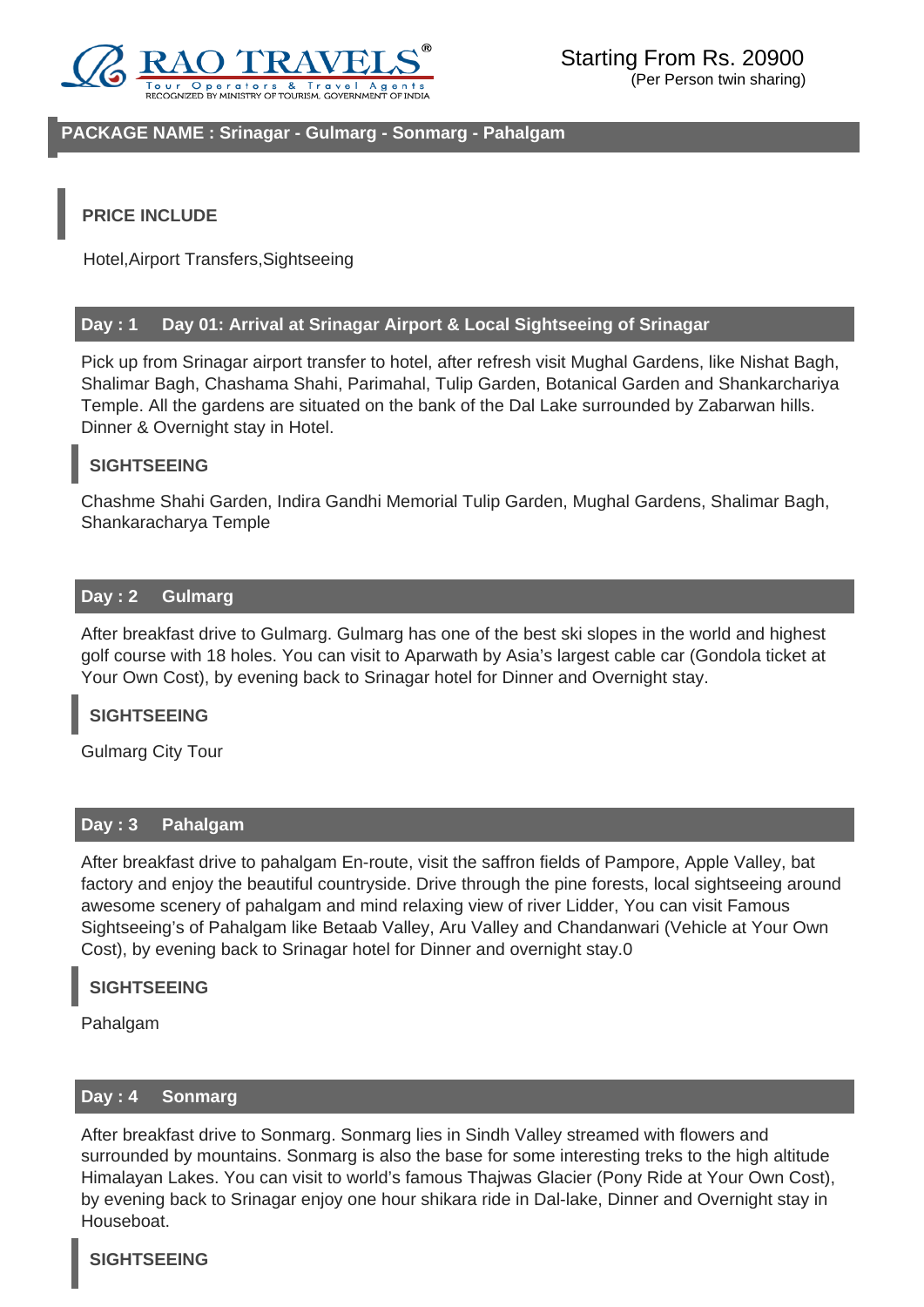### **Day : 5 Srinagar**

After breakfast, I spent the rest of the day at leisure. Later transfer to Srinagar airport for return journey.

## **INCLUSIONS**

Inclusion Domestic :

1 Night Stay in Houseboat

3 Night Stay in Srinagar

Welcome Drink on Arrival

Accommodation on Well Appointed Rooms

Daily Breakfast & Dinner

All Tolls, Parking and Service charges

All transfer and sightseeing as per below Itinerary by Non AC Etios/Tavera/Winger for 04 Nights / 05 Days

One Hour Shikara ride

Pick-up and Drop at Srinagar Airport

# **EXCLUSIONS**

Exclusion Domestic

Lunch (Veg + Non-Veg at Famous Restaurant) @ 550/P.P.

Garden and Monument Entry Fee @ Rs 500/P.P.

Baisaran, Kashmir, Dnow & Dabyab Valley at Pahalgam (Pony/Horse) @ Rs 1500/P.P.

Tuliyan Lake at Pahalgam (By Pony/Horse) @ Rs 2500/P.P

Aru valley, Betaab valley & Chandanwari at Pahalgam (Union Vehicle)@2500/Private-Cab

Gondola ride tickets up to First Phase at Gulmarg @ 800/P.P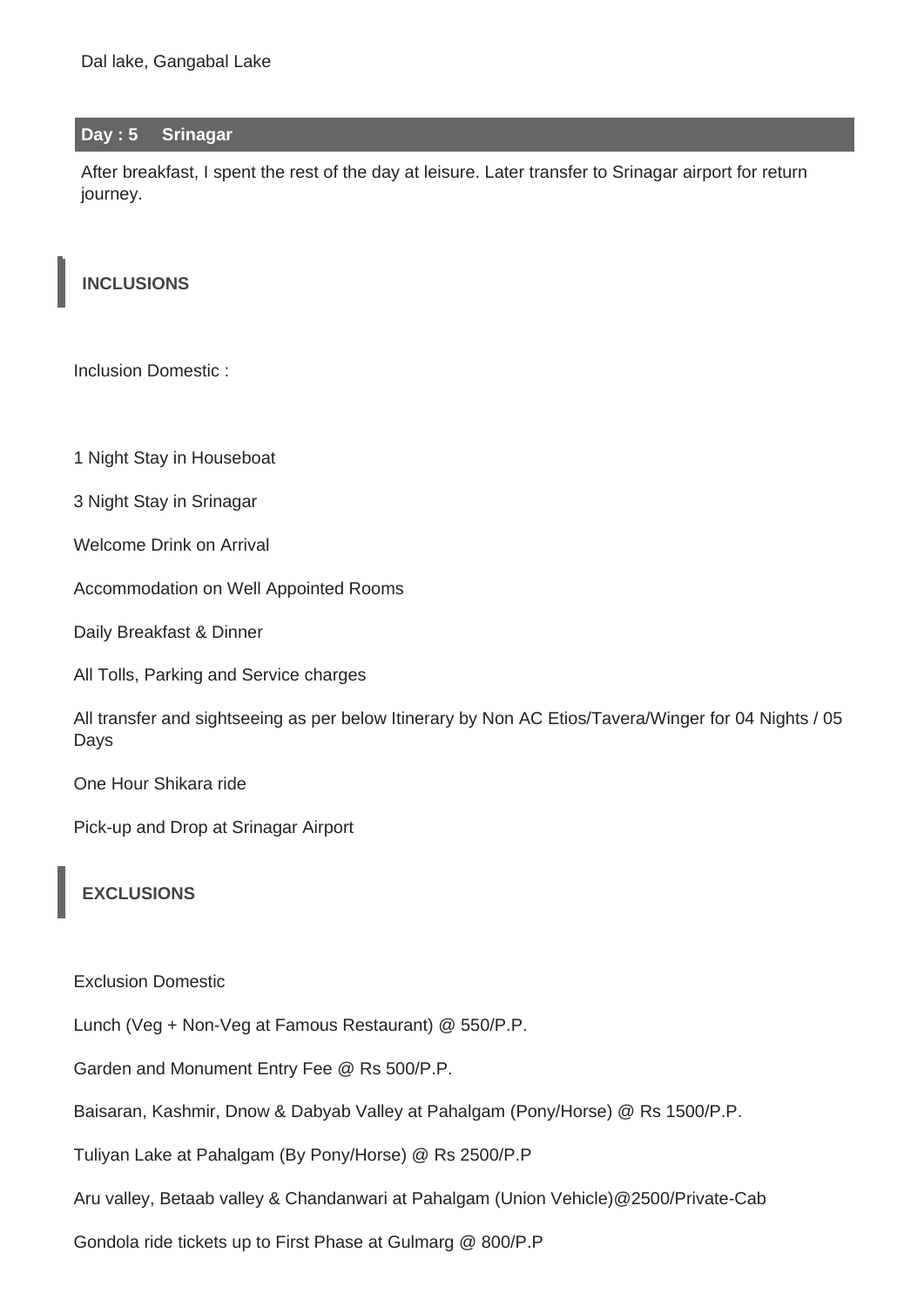Gondola ride tickets both First & Second Phase at Gulmarg @ 1800/P.P.

Thajwas Glacier at Sonmarg (Pony/Horse) @ Rs 1500/P.P.

During Winter At the time of Heavy snowfally 4x4 jeep required to reach gulmarg from tanmarg, Supplement Cost @ 4000/- Private Cab

Honeymoon Freebie's once during the houseboat stay @ 1000/P.P.

Any Other thing which is Not mentioned in inclusions

# **TERMS AND CONDITIONS**

- 1.The Tours as mentioned are operated by A/c. Cars, Innova, Tempo Travellers, Mini & Large Tata/Ashok Leyland & Volvo Coaches depending on number of passengers travelling on the particular journey date.
- 2.This ticket should be produced and would be collected by the company at the time of boarding.
- 3.Timings mentioned in the tour program are approximate and are subject to change.
- 4.Passengers are requested to be punctual. No refund will be made if the passengers do not come in time at pickup point for what so ever reason.
- 5.Children above 3 years of age will be charged full fare. It is advised, Children to take full seat for long journey. Children below 3 years who have not been charged would not be provided seats.
- 6.Purchase entrance tickets from the monuments directly.
- 7.Tourist will carry their luggage from vehicle parking lot of place of stay at their own responsibility.
- 8.Conveyance charges from the Vehicle parking lots to monuments / Hotels & any other place where the vehicle cannot reach due to traffic regulations will be borne by the passenger themselves.
- 9.The management will not be responsible for any loss of articles in the vehicle or outside during the tour.
- 10.The company will not be responsible in any manner of any delay or inconvenience caused to the tourists during the journey in case of breakdown of the vehicle, failure of A/C or due to any unforeseen reason like traffic jams / Landslides / VVIP movement, which might be beyond the control of the management and&ldquoNO REFUND&rdquo will be made to the tourists.In such circumstances some of the places may not be shown & Food and accommodation expenses are to be borne by the tourist directly.
- 11. Passengers are requested to wait at the pickup point given, if the vehicle is late, still if the vehicle does not reach within twenty minutes then please contact Local office immediately for necessary action.

Phone No.: Delhi : 011-46131313 Bangalore : 080-22879999,22878899 Chennai : 044-281992244, 28192888

- 12.The management reserve reserves the right to make changes &rsquoen-route or omit any place of visit if it becomes necessary.
- 13.The management holds the right to shift the tour from bus to cabs/mini bus for any foreseen reason at any point of time without canceling the tour FOR WHICH NO REFUND WILL BE MADE. SEATING CAPACITY OF A/C DELUXE, CAN BE ANY TYPE OF VEHICLE.
- 14.Rao Travels India Pvt Ltd. reserves the right to change the fares (if it becomes necessary) due to any increase in Government taes, fuel or any other incidental charges. In such a case, New Fare would be applicable from the tour departure date and not the fare while booking of tour.
- 15.Checkout time in most of the hotels is 12 Noon. Arrangements from 12 noon onwards are made at all places wherever night halts during the journey. If the vehicle reaches before 12 Noon, only fresh up arrangements are made before the room is allotted. Accommodation is provided for stay only and all additional services such as room heaters, snacks, food laundry,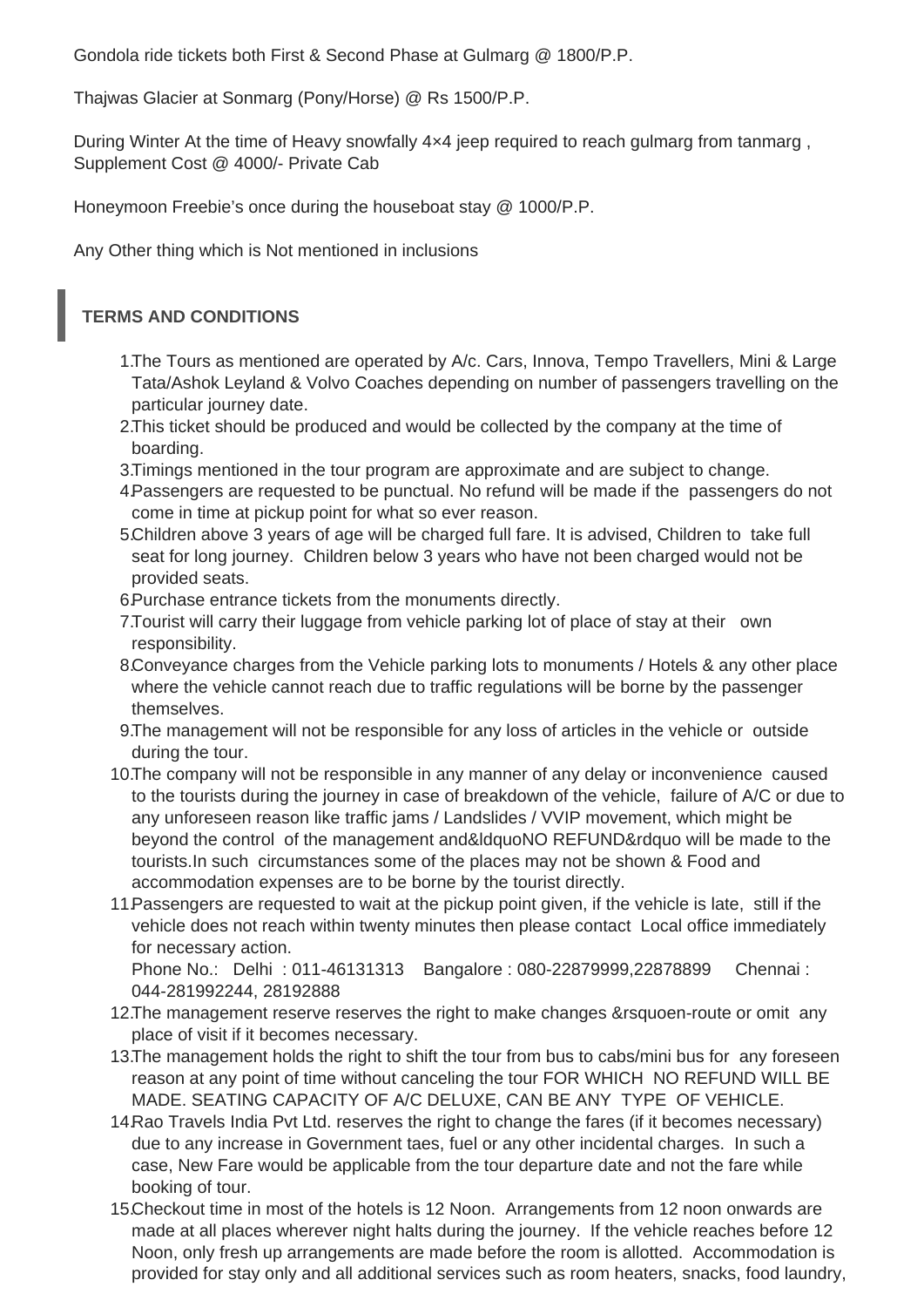etc will be paid by the tourist directly to the hotel.

- 16.Tourists can make purchases from anywhere they like the company is not responsible for any kind of purchases and not recommends any particular shop.
- 17.No compensation will be available, if passenger does not take food / accommodation during the tour where the fare is inclusive of food / sharing accommodation.
- 18.in triple sharing accommodation extra bed (matress) only will be provided in a double bedded room.
- 19.Any suggestions/ complaints about the tour/ vehicle/ guide/ driver/helper/ staff may please be communicated to the management at inforaotravels.com or corporate raotravels.com
- 20.No seat number is allotted in same day tours. Passengers can seat on first come first serve basis, if seat numbers are not allotted.
- 21.Any cancellation will be accepted on in writing/e-mail/ fax along with timings to be mention in letter.
- 22.Any refunds will be made through cheque only favoring the passengers name in ticket as mentioned.
- 23. Cash coupon may be redeemed as a refund to your respective Credit/Debit Card account with in 30 days of the ticket cancellation. The amount will be credited in your account within 8 to 10 working days after the refund initiation. The refund cash coupon amount would carry a Payment Gateway transaction charge of 5(For E-Ticket Only).
- 24. LTC/LFC Rao Travels India Pvt. Ltd. is recognized by Ministry of Tourism, Government of India and our receipts are approved by all Banks and corporate offices, including LIC of India.

25.BOOKING CENTRES AT SOUTH INDIA

CHENNAI : 040-28192888 / 28192244 / 09840758738 / 09810975053 BANGALORE : 080-22879999, 22878899, (M) 9538698899

26.BOOKING CENTRES AT DELHI:

DWARKA : 011-25088885 /2508 8886 / 9971880099 KAROL BAGH : 011-28750455 /28750460 /28750466 / 09312289687 SUBROTO PARK : 011-25690913

VASANT ENCLAVE : 011-46131313 / 011-26144545 / 011-26144949

27.FOR ANY ARBITRATION / DISPUTE THE JURISDICTION WILL BE DELHI COURTS ONLY.

28.Transaction Charges will be applicable

**CANCELLATION POLICY**

Cancellation Policy Domestic

**TRAVEL BASICS**

Travel Basics :

Note: As per Taxi-Union Restriction, our vehicle wouldn't be allow to do Sightseeing of Gulmarg, Pahalgam & Sonmarg; Guest has to take union vehicle on direct payment basis. Either we can arrange as mentioned in below supplement cost Column.

**TERMS AND CONDITIONS**